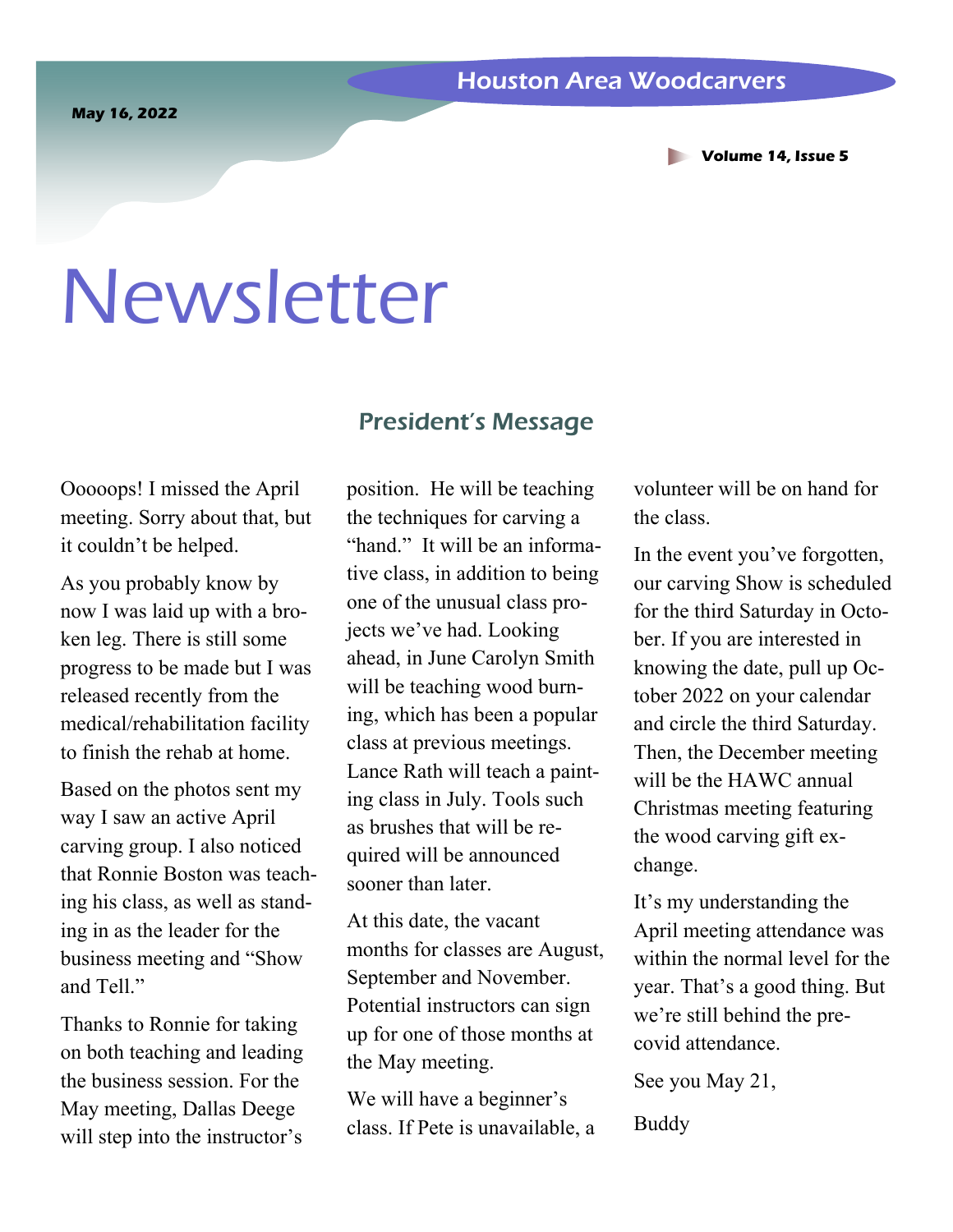



Carolyn Smith





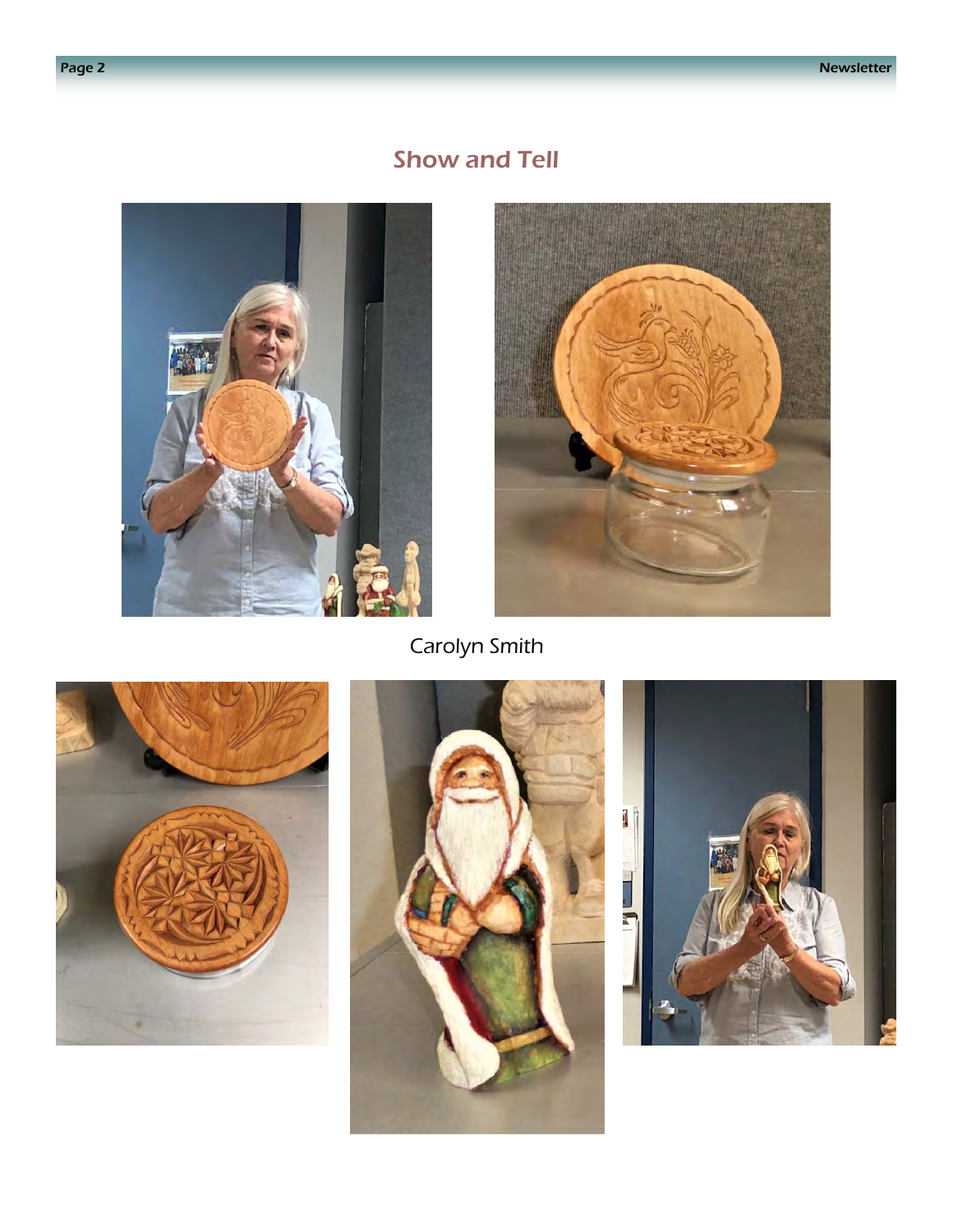



James Stroope





Noel Noble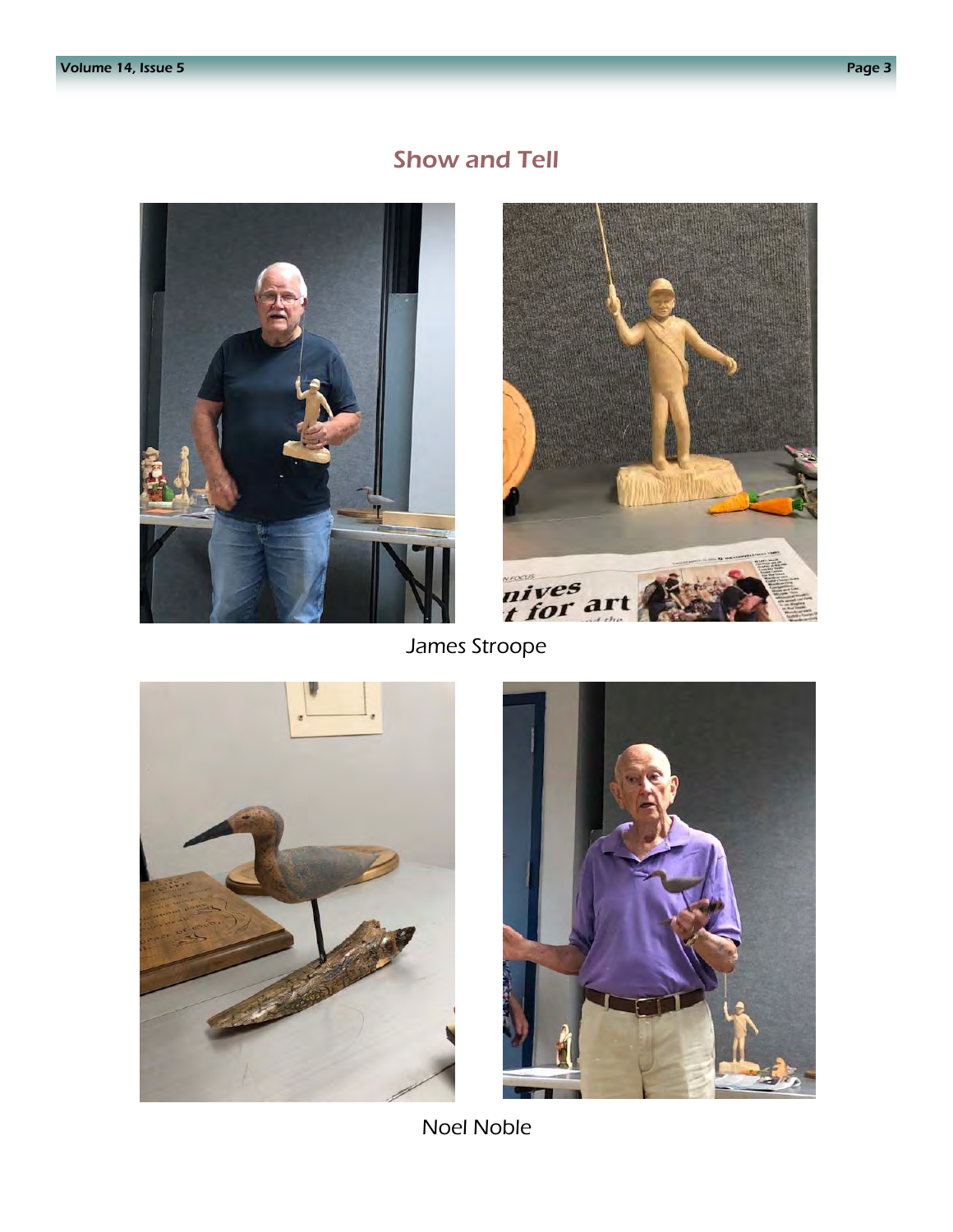

#### Preston Smith



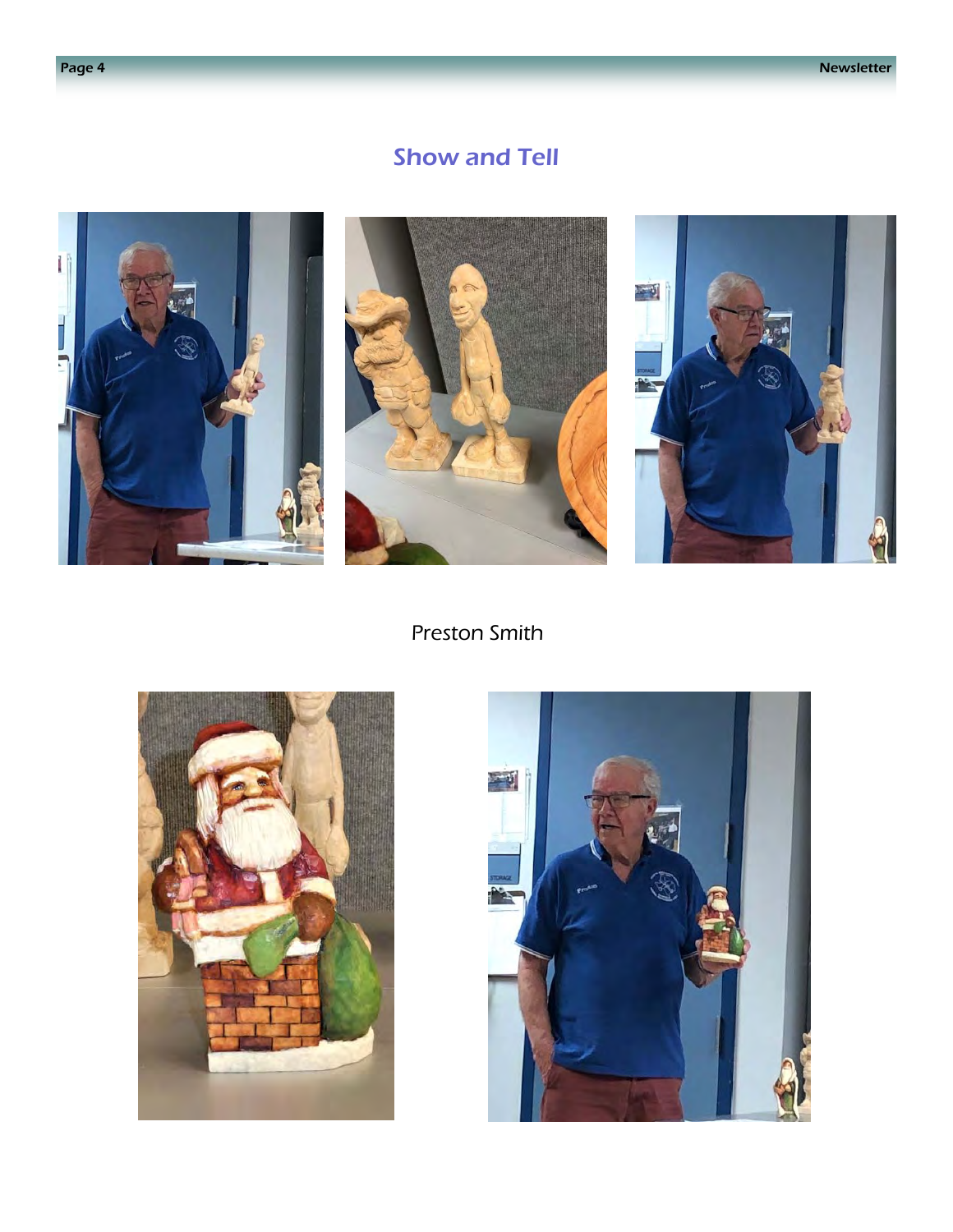



Rita Ryser



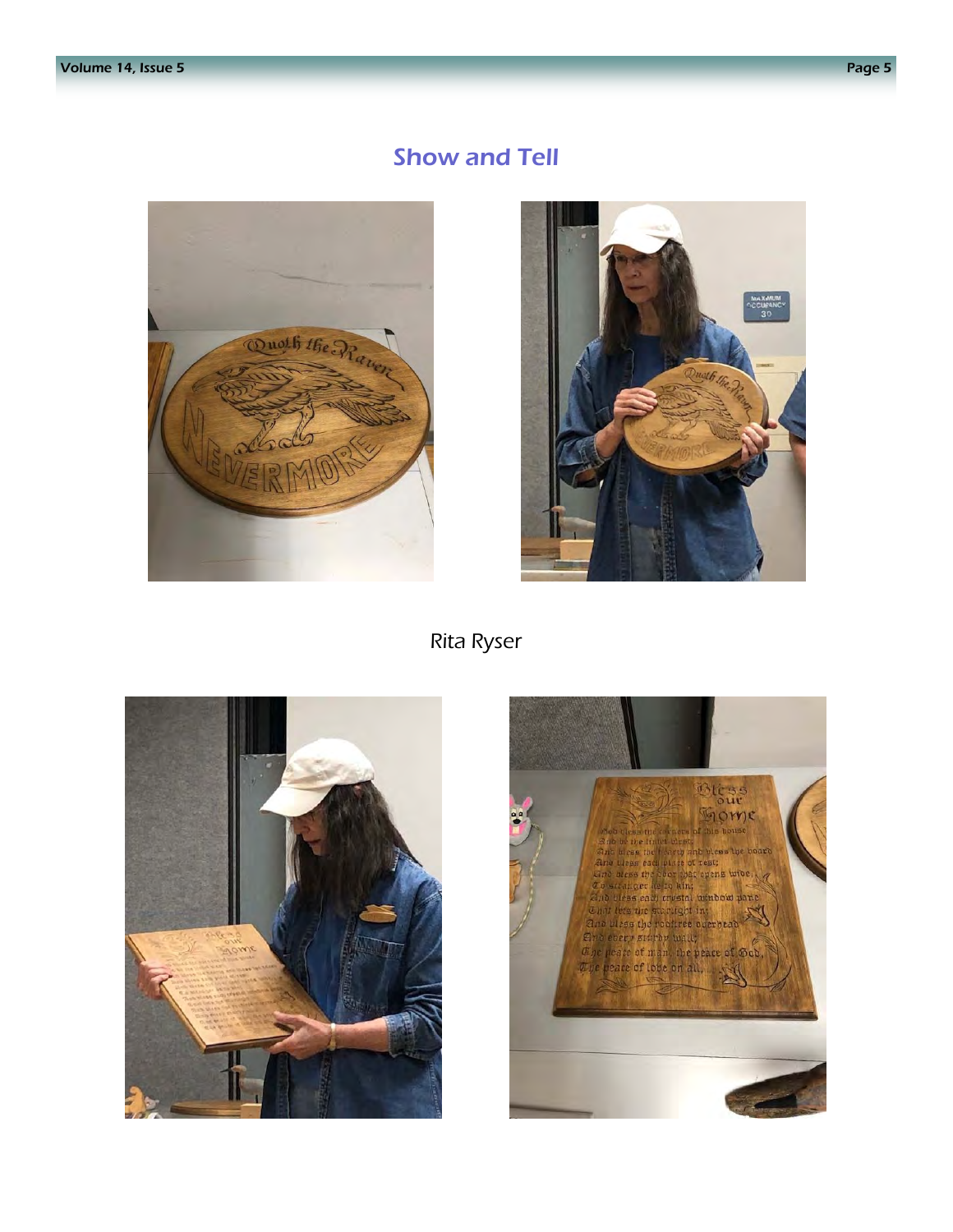



Ronnie Boston

## Ronnie Boston's Class



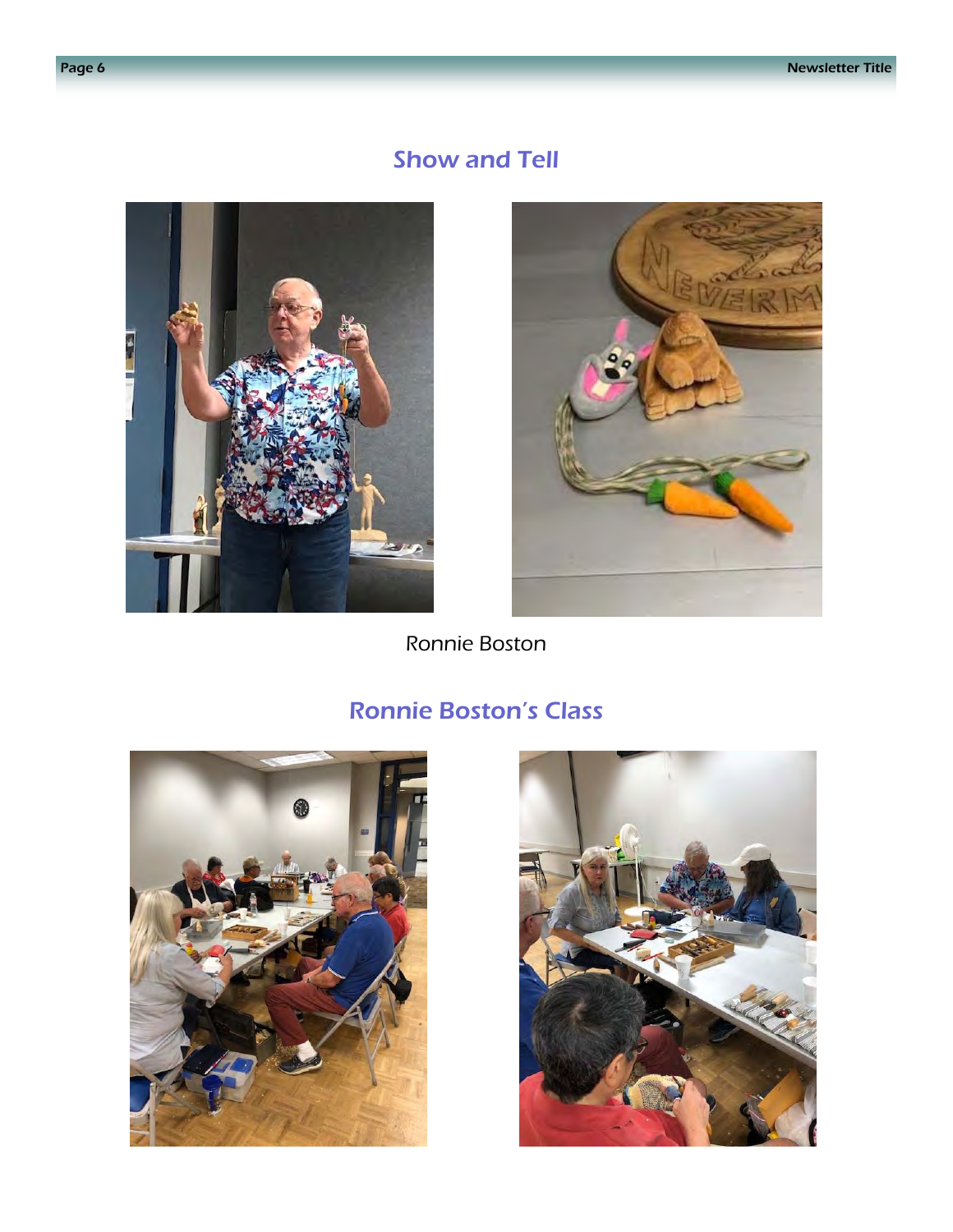#### Ronnie Boston's Class